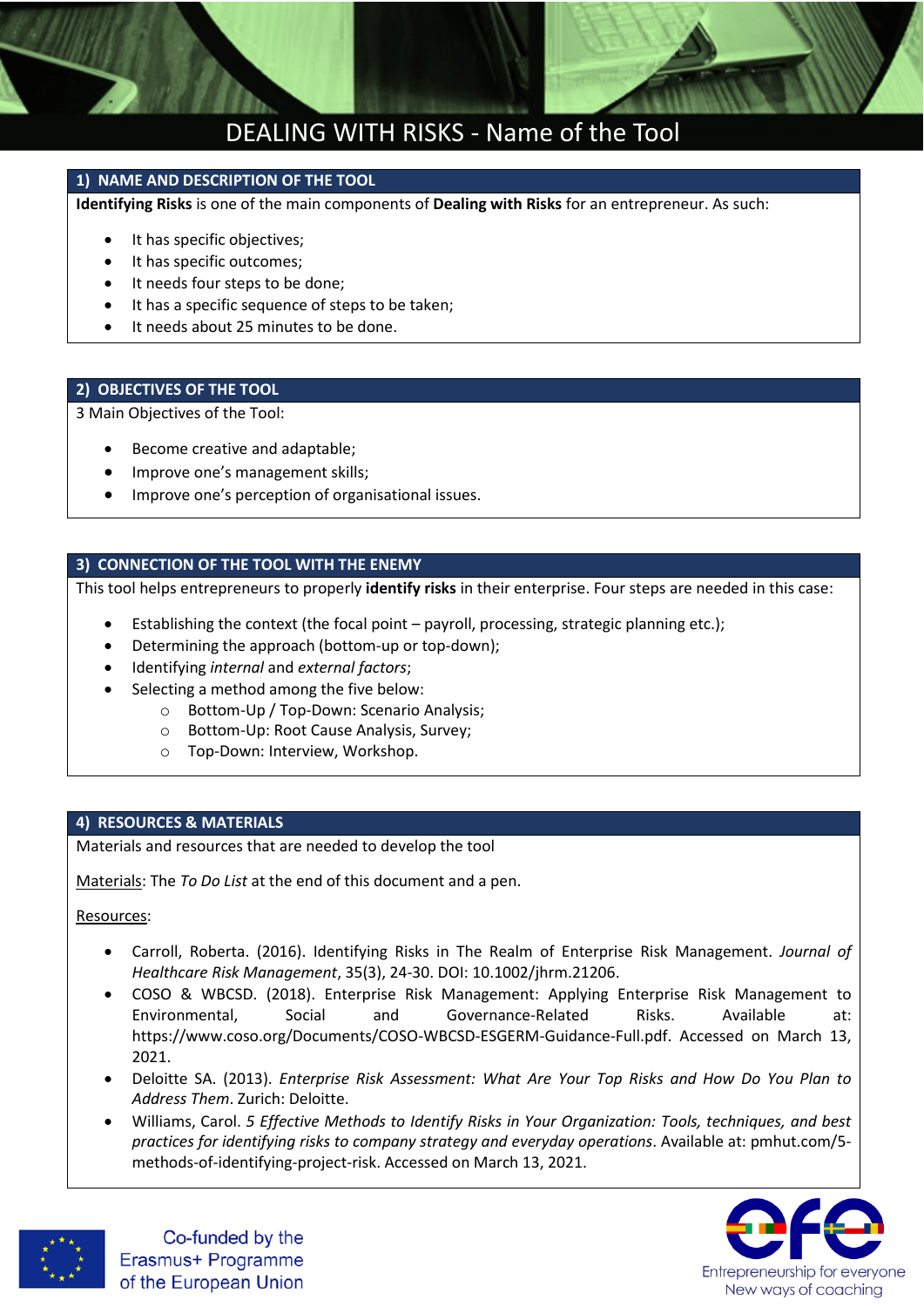

## DEALING WITH RISKS - Name of the Tool

### **5) IMPLEMENTATION OF THE TOOL**

The sequence of steps and an approximate timing of the actions to be taken are as follows:

- Step 1, 10 minutes. *Establishing the context and determining the approach by avoiding*:
	- Being reactive to a problem (waiting until something becomes a problem);
	- Identifying a risk without understanding scope (risk impact area, risk significance);
	- Not tailoring the risk identification process to the enterprise (interview) / participants (detailoriented approach);
	- Not viewing a risk within the larger context of the enterprise;
	- Thinking risk identification is a one-and-done activity (not conducting formal risk identification reviews on a regular basis).
- Step 2, 5 minutes. *Identifying*:
	- *internal factors* (capabilities, governance, objectives, organisational culture, policies, standards, strategies);
	- *external factors* (competition, cultural, economic local, regional, international, international, political, regulatory, social, technological).
- Step 3, 10 minutes. *Selecting and applying a risk identification method by avoiding*:
	- Relying on a single risk identification method (not combining methods such as brainstorming session and survey).

### **6) WHAT TO LEARN**

With this tool, one can learn:

- How to produce a list of top risks (the biggest risks) that may positively or negatively impact his/her enterprise using the proper risk identification methods;
- How to word the risks appropriately;
- That he/she needs to adopt a common terminology so that everyone (finance, IT) be engaged and work from the same information.





Co-funded by the Erasmus+ Programme of the European Union